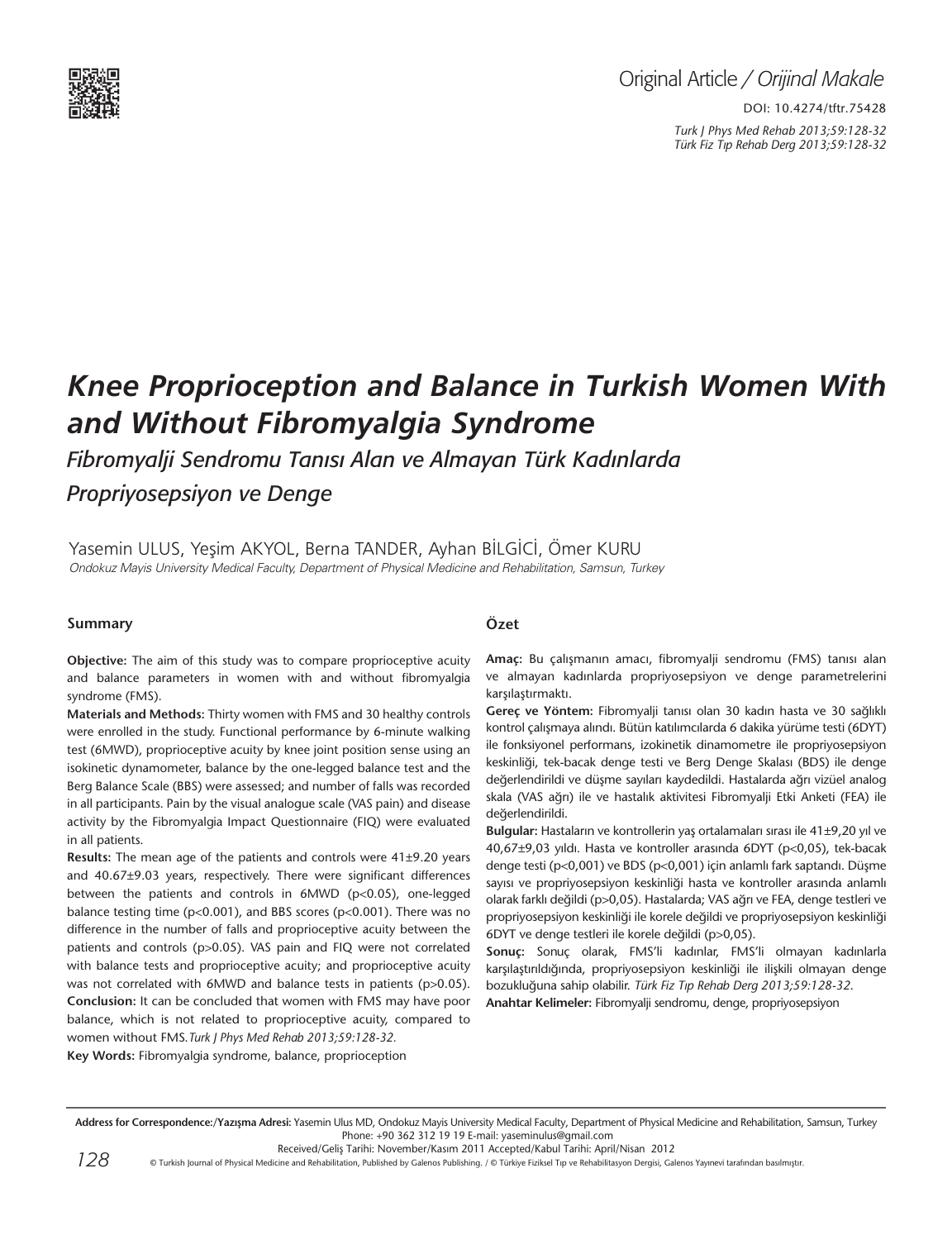#### **Introduction**

Fibromyalgia syndrome (FMS) is a chronic disorder characterized by diffuse musculoskeletal pain, sleep disturbance, fatigue, stiffness, and presence of multiple tender points (1,2). Fibromyalgia affects several subsystems responsible for postural control and is also believed to involve abnormal function of the central nervous system (3,4).

Balance is the equilibrium established by the body in response to proprioceptive information gathered in the brain. The primary sensory inputs which is used for postural orientation in space and for automatic postural response, are somatosensory input from muscle spindles, Golgi tendon organs and superficial and deep cutaneous afferents (5).Balance control is essential in all postures and situations, both static (maintaining an upright posture) and dynamic (in locomotion) (6).

Proprioception is the joint and limb position sense partially derived from neural inputs arising from mechanoreceptors in joints, muscles, tendons, and associated tissue (7). The decreased proprioception is accompanied by the decreased ability to coordinate basic protective reflexes and joint movement, complex balance and postural control (8).

Previously it was shown that FMS is associated with balance problems and increased fall frequency (3,9-11). In a study by Jones et al., the relationships of balance deficits with poor strength, proprioception and lower-extremity myofascial trigger points, FMS symptoms, dyscognition, balance confidence, and medication use have been analyzed; but association between balance and proprioception has not been specially mentioned (5). To the best of our knowledge, at present, no published reports have specifically reported the proprioceptive acuity and its relationship with balance parameters in patients with FMS. The aim of this study was to compare balance and proprioceptive acuity in women with and without FMS.

### **Material and Methods**

The study was conducted in the Department of Physical Medicine and Rehabilitation at Ondokuz Mayis University Medical Faculty. Local ethics committee approved the study protocol. Thirty patients, who met the 1990 American College of Rheumatology (ACR) criteria for FMS (1) as group 1, and thirty age- and sex-matched healthy controls as group 2, were enrolled in the study.

All participants were questioned about age, sex, body mass index (BMI), working status, educational level, falls history, medical comorbidities, and current medications. Disease duration in the patients was also reported. Exclusion criteria included surgery or medical condition within the last one year that would cause balance deficits or proprioception deficits (e.g., stroke or knee replacement or vestibular disorder) and use of medications that may affect balance tests.

#### **Clinical Assessments**

The following outcome measures were included in each evaluation:

#### *Measurement of Pain Severity*

The global pain in the patients was assessed by a 10-cm visual analogue scale (VAS); the score 0 indicates no pain and 10 indicates very severe pain (12).

#### *Fibromyalgia Impact Questionnaire*

The Fibromyalgia Impact Questionnaire (FIQ) is widely used in patients with FMS to evaluate both the clinical severity of the disease and the efficacy of different treatments (13). The FIQ is a self-administered questionnaire and consists of VAS and questions regarding limitations of daily living activities over the previous week. The total score ranges from 0 to 80; a higher score indicates a more negative impact. It was found to be a reliable and valid instrument in Turkish female FMS patients (14).

#### *Functional Performance*

The 6-min walk distance (6MWD) test was used as a test of objective assessment of functional performance and endurance (15). The subjects completed this test on a 42.6 m walkway. The subjects were given the same standard verbal instructions before each test and were instructed to walk their maximum distance in a 6-min period. The total distance covered in meters during the 6-min of walking was used as the score for each session.

#### *One-Legged Balance test with Eyes Open*

Static balance was evaluated by one-legged balance test with the subjects' eyes open. Each participant was asked to stand on his or her preferred leg with arms folded across the chest. They raised one foot, bending the knee about 45 degrees, and stopwatch was started. The test was performed for 30 seconds. If any use of the arms or the contralateral leg for support occurred, stopwatch was stopped and the time was noted. 3 trials were allowed and the best result was used (16,17).

#### *The Berg Balance Scale*

The Berg Balance Scale (BBS) was originally developed for the assessment of postural control, and is widely used in many fields of the rehabilitation (18). The BBS was performed by using a five-point ordinal scale to score subjects performing 14 functional activities. The maximum score on the BBS is 56; a score below 40 indicates a fall risk of nearly 100% (19). The reliability and validity of the Turkish form of the BBS was performed by Sahin et al. (18).

#### *Proprioceptive Acuity Assessment*

Knee joint position sense was measured by the isokinetic dynamometer (Cybex Humac NORM). From the initial position of 0° of knee flexion (neutral position), the resistance arm of the dynamometer passively flexed the subjects' leg at an angular velocity of  $10^{\circ}$  s-1, until reaching the target angles (30 $^{\circ}$ and 60° flexion) and then, maintained for 5 s. The participants were instructed to remain relaxed and to focus on this position. Later, the assessed limb was returned to the starting position and the dynamometer was changed from the passive mode to allow active repositioning. Immediately afterwards, the subjects actively flexed their knees by pushing the dynamometer lever arm and, when they believed to have reached the target angle, they activated the device's lock button. The angle reproduced by the participants was registered by a positional sensor of the dynamometer and the absolute errors (differences between the target and the measured angles). Three repetitions were carried out for each target angle and the mean values at each angle were considered for analyses. The tests were conducted in a quiet room, by the same researcher who always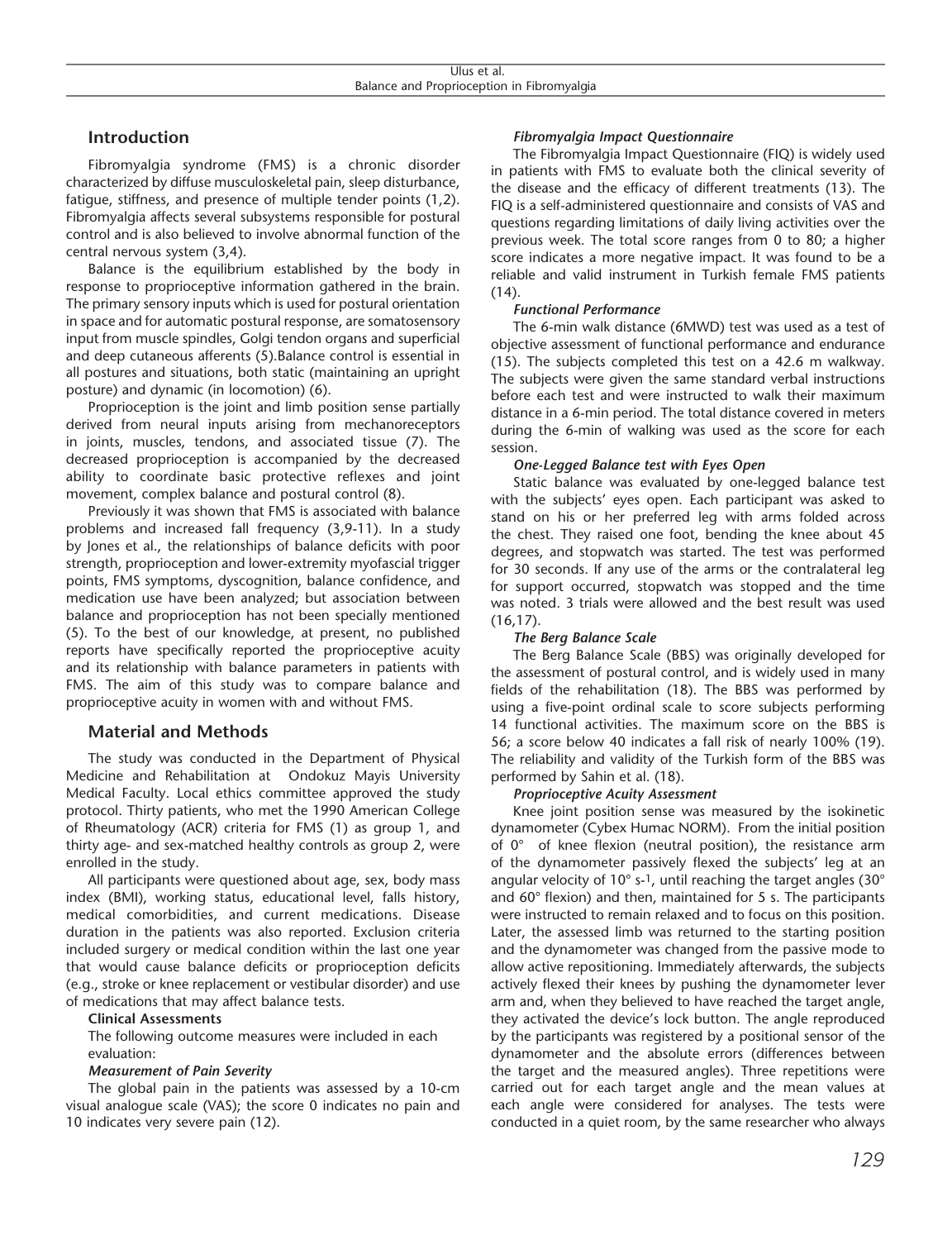| Jlus<br>al.<br>.                                   |  |
|----------------------------------------------------|--|
| an<br>. .Jr-<br>`valdia i<br>וחרזר<br>- 11<br>adia |  |

employed standardized verbal commands. During this test, the participants were blindfolded, thus, visual cues were eliminated. Prior to testing, the Cybex dynamometer was calibrated as a part of the regular schedule for maintenance of the equipment used for this testing device (20).

#### **Statistical Analyses**

Statistical analyses were performed using SPSS version 16.0 for Windows. Descriptive data were presented as mean ± standard deviation (SD) or minimum-maximum (median). The Shapiro-Wilk test was used to analyze normal distribution assumption of the quantitative outcomes. To compare the two groups, the Mann-Whitney U test was used, because the data were not normally disturbed. The correlations were investigated by using Spearman correlation analysis. The sociodemographic characteristics (education, occupation) of the groups were evaluated by the chi-square test. A p value of less than 0.05 was considered statistically significant. The sample size was planned according to data (FIQ total score of group 1 [n:34]=59.26±17.85 and of group 2 [n:32]=6.16±8.11) from

a previous study (3). In order to have statistical power of 0.99, and p<0.05, the minimum number of patients to be enrolled in each group would be 30.

#### **Results**

The mean age of the patients and healthy controls were 41±9.20 years and 40.67±9.03 years, respectively. Table 1 provides the clinical and demographic data of the participants. There were no statistically significant differences in sociodemographic data between the groups (p>0.05).

There was a significant difference between the patients and controls for 6MWD (p<0.05) (Table 1). The mean one-legged balance testing time was 19.93±8.79 seconds in patients and 28.5±3.06 seconds in controls, and statistically significant differences were found between the groups (p<0.001) (Table 1). The mean BBS score was 53.10±3.17 for patients and 55.87±0.34 for controls, and there was a significant difference between the groups (p<0.001) (Table 1). There was no significant difference in the number of falls and proprioceptive

| Table 1. The clinical and demographic data of the participants.                       |                                                              |                                                              |                |  |  |  |
|---------------------------------------------------------------------------------------|--------------------------------------------------------------|--------------------------------------------------------------|----------------|--|--|--|
| Characteristics                                                                       | FMS ( $n=30$ )                                               | Control (n=30)                                               | p              |  |  |  |
|                                                                                       | Mean±SD Median (min-max)                                     | Mean±SD Median (min-max)                                     |                |  |  |  |
| Age (years)                                                                           | 41±9.20<br>42 (23-58)                                        | 40.67±9.03<br>42 (22-58)                                     | 0.953          |  |  |  |
| BMI ( $\text{kg/m}^2$ )                                                               | $26.03 \pm 3.45$<br>$25(20-32)$                              | $27.34 \pm 5.14$<br>$25(18-35)$                              | 0.807          |  |  |  |
| Occupation (n)<br>housewife<br>working<br>retired                                     | 13<br>16<br>$\mathbf{1}$                                     | 15<br>14<br>1                                                | 0.871          |  |  |  |
| Education (n)<br>literate<br>primary education<br>secondary education<br>college      | $\mathbf{1}$<br>11<br>9<br>9                                 | $\mathbf{0}$<br>11<br>10<br>9                                | 0.789          |  |  |  |
| $6MWD$ (m)                                                                            | 491.83±90.34<br>491 (336-654)                                | 554.47±71.80<br>564 (444-720)                                | 0.010          |  |  |  |
| One-legged balance test (s)                                                           | 19.93±8.79<br>$20(5-30)$                                     | 28.50±3.06<br>$30(20-30)$                                    | 0.001          |  |  |  |
| <b>BBS</b> score                                                                      | $53.10 \pm 3.17$<br>54 (47-56)                               | 55.87±0.34<br>56 (55-56)                                     | 0.001          |  |  |  |
| Number of falls                                                                       | $0.33 \pm 0.54$<br>$0(0-2)$                                  | $0.10 \pm 0.30$<br>$0(0-1)$                                  | 0.051          |  |  |  |
| Proprioceptive acuity<br>30 <sup>0</sup> Knee flexion<br>60 <sup>0</sup> Knee flexion | $4.57 \pm 3.22$<br>$4(1-12)$<br>$6.94{\pm}4.53$<br>$6(0-19)$ | $4.74 \pm 4.52$<br>$4(1-19)$<br>$5.95 \pm 2.88$<br>$6(2-13)$ | 0.750<br>0.539 |  |  |  |
| Disease duration (months)                                                             | $2.83 \pm 2.23$<br>$2(1-10)$                                 |                                                              |                |  |  |  |
| VAS pain score                                                                        | $7.80 \pm 1.44$<br>$8(5-10)$                                 |                                                              |                |  |  |  |
| FIQ score                                                                             | $61.6 \pm 1.59$<br>61 (35-88)                                |                                                              |                |  |  |  |

Mean±SD: mean±standard deviation, median (min-max): median (minimum-maximum), BMI: body mass index, VAS: visual analogue scale, FIQ: fibromyalgia impact questionnaire, 6MWD: 6-min walking distance, BBS: Berg balance scale, p value is significant when <0.05.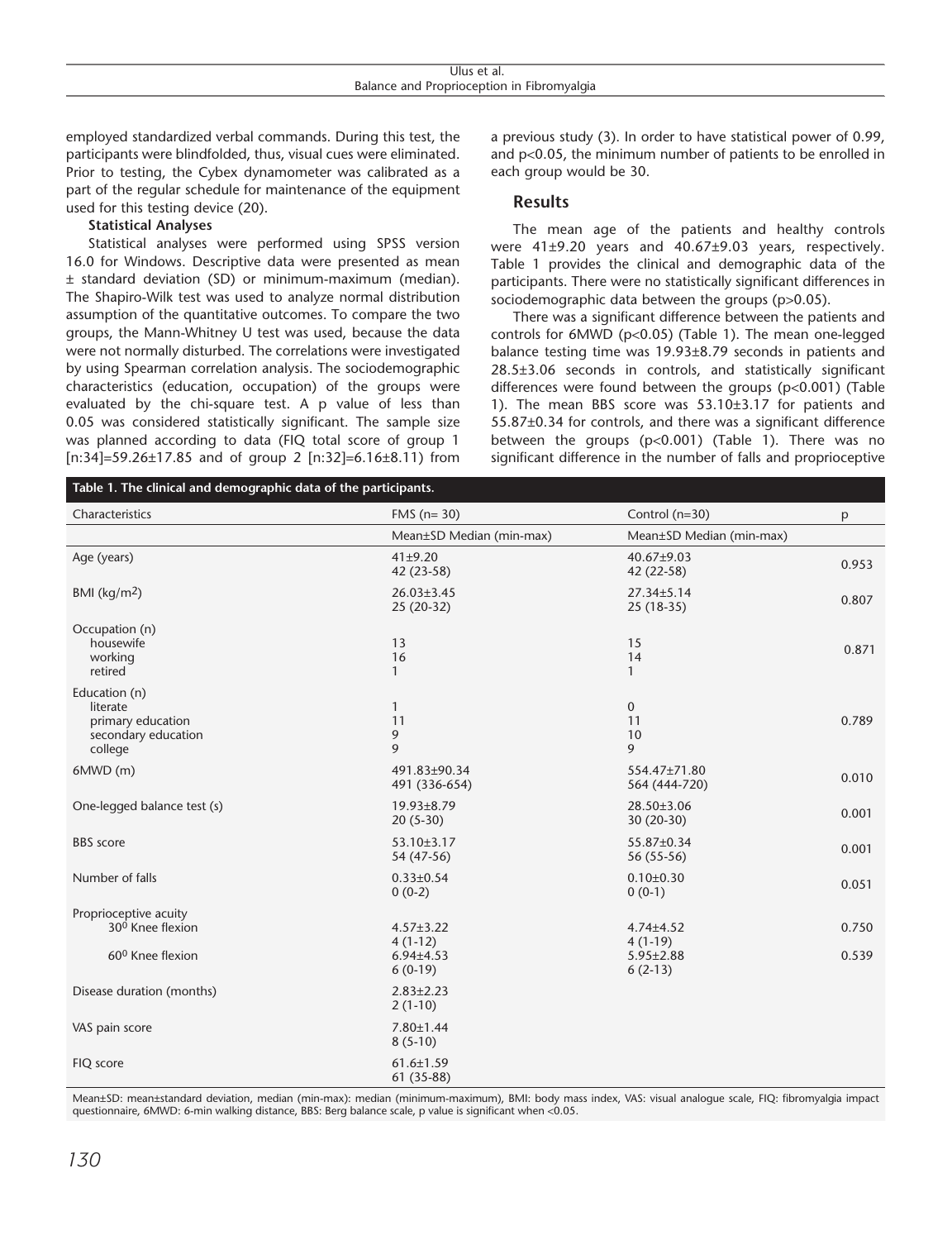#### **Table 2. Correlations between VAS pain scores and FIQ scores, with 6MWD, one-legged stance test, BBS, and proprioception acuity in FMS patients.**

|                                                                                 | VAS pain             |                | FIQ                  |                |
|---------------------------------------------------------------------------------|----------------------|----------------|----------------------|----------------|
|                                                                                 | r                    | p              | r                    | р              |
| 6MWD                                                                            | $-0.077$             | 0.686          | $-0.152$             | 0.423          |
| One-legged<br>stance test                                                       | $-0.103$             | 0.587          | 0.095                | 0.617          |
| <b>BBS</b> score                                                                | $-0.288$             | 0.123          | $-0.011$             | 0.955          |
| Proprioceptive<br>acuity<br>30 <sup>0</sup> Knee flexion<br>$60^0$ Knee flexion | $-0.074$<br>$-0.111$ | 0.697<br>0.559 | $-0.205$<br>$-0.057$ | 0.277<br>0.765 |

VAS: visual analogue scale, 6MWD: 6-min walking distance, BBS: Berg balance scale, FIQ: fibromyalgia impact questionnaire

r: spearman's correlation coefficient

p value is significant when <0.05

**Table 3. Correlations between proprioception acuity and 6MWD, one-legged stance test, BBS in FMS patients.**

|                           | Proprioception<br>300 |       | Proprioception<br>600 |       |
|---------------------------|-----------------------|-------|-----------------------|-------|
|                           | r                     | D     | r                     | Ŋ     |
| 6MWD                      | 0.195                 | 0.301 | 0.194                 | 0.304 |
| One-legged<br>stance test | $-0.045$              | 0.813 | 0.006                 | 0.977 |
| <b>BBS</b> score          | $-0.059$              | 0.755 | 0.082                 | 0.655 |

6MWD: 6-min walking distance, BBS: Berg balance scale

r: spearman's correlation coefficient

p value is significant when <0.05

acuity between the patients and controls ( $p$  > 0.05) (Table 1).

In FMS patients, VAS pain and FIQ were not significantly correlated with 6MWD, one-legged balance test, BBS, and proprioceptive acuity (Table 2). Proprioceptive acuity did not significantly correlated with 6MWD, one-legged balance test, and BBS (Table 3).

#### **Discussion**

Balance is a very complex task that involves the integration of multiple sensory inputs to execute appropriate neuromuscular activity needed to maintain balance (3). In a study by Jones et al., it was proposed that FMS affects dynamic balance control because of altered somatosensory inputs to the central nervous system and multiple pain processing dysfunctions may lead to poor balance in FMS (5). It was also suggested that balance disorders in FMS may be associated with specific clinical and demographic findings (e.g. increasing age, obesity, reduced muscle strength and impaired cognition, sensory or motor deficits, or lower-extremity myofascial trigger points) (5). Among these factors, proprioceptive acuity and its relationship with balance parameters in FMS are not well known.

Balance is impaired in FMS based on both objective and subjective data (3). It was shown that FMS patients have reduced postural balance compared with healthy controls (1,5,10,21). Similarly in this study, compared with controls, FMS patients scored more poorly on all balance which was assessed by one-legged balance test and BBS. Vestibular and proprioceptive sensory information is considered essential for stable balance (22). It was reported that deficits in lower limb proprioception and muscle strength may be a cause of impaired balance in knee osteoarthritis (23). Contrary to expected, in the current trial, proprioceptive acuity was similar in both FMS patients and controls, and proprioceptive acuity was not associated with balance measurements. There are many factors which have potential impact on postural stability such as, strength, flexibility, sensation, comorbidities, or medications; and it is not still clear if the balance deficits are related to secondary causes or are inherent to the pathophysiology of FMS (9). Proprioception is just one of these factors and it has been shown to decline with age (7). Since the study population was made up of middle-aged women, FMS patients' proprioceptive acuity might not be different from healthy subjects and balance might not be influenced by proprioceptive acuity.

Balance and postural stability during gait requires more attention, and slowing of walking can be anticipated in patients with poor balance. In the current trial, functional performance, measured by 6MWD, was found to be decreased in FMS patients compared to healthy controls. It was suggested that FMS patients are fearful of movement and activity (9,24). This may cause gait abnormalities which were reported in FMS patients previously (3). In the current study, proprioception was not impaired in FMS patients, thus, proprioceptive acuity might not be associated with functional performance in these patients.

Increased fall frequency due to balance problems in FMS has not been shown previously (3,5,9). Although FMS patients had poor balance scores than healthy controls, number of falls in FMS patients did not differ from control subjects in this study. It is known that the risk for falls increases dramatically with age (25). In this trial, study population was middle-aged women, and it seems that balance problems may not affect falls in middle-aged FMS patients. The relationship between symptom severity and balance has been studied previously and it was reported that FMS patients with high FIQ score had poor balance and poor gait performance (5). On the contrary, in the current trial, no association was found between disease activity and balance measurements. In this study, the mean FIQ score was calculated. If the patients were classified as having moderate or severe FMS, balance parameters could be correlated with symptom severity.

The present study has some limitations requiring further discussion. The major limitation of the study is the limited number of patients who were all middle-aged women, thus, results cannot be generalized to general FMS population. Future studies should include larger populations and both sexes. It is known that balance and proprioception are impaired in older people, therefore, clinical trials evaluating the relationship between balance and proprioception in older FMS patients should be planned. Since systemic problems such as Vitamin B12 deficiency, Vitamin D deficiency, or iron deficiency can cause balance problems, future studies including the assessment of balance with these factors in FMS patients are needed. There are some measurements assessing balance objectively such as computerized dynamic posturography. Despite their